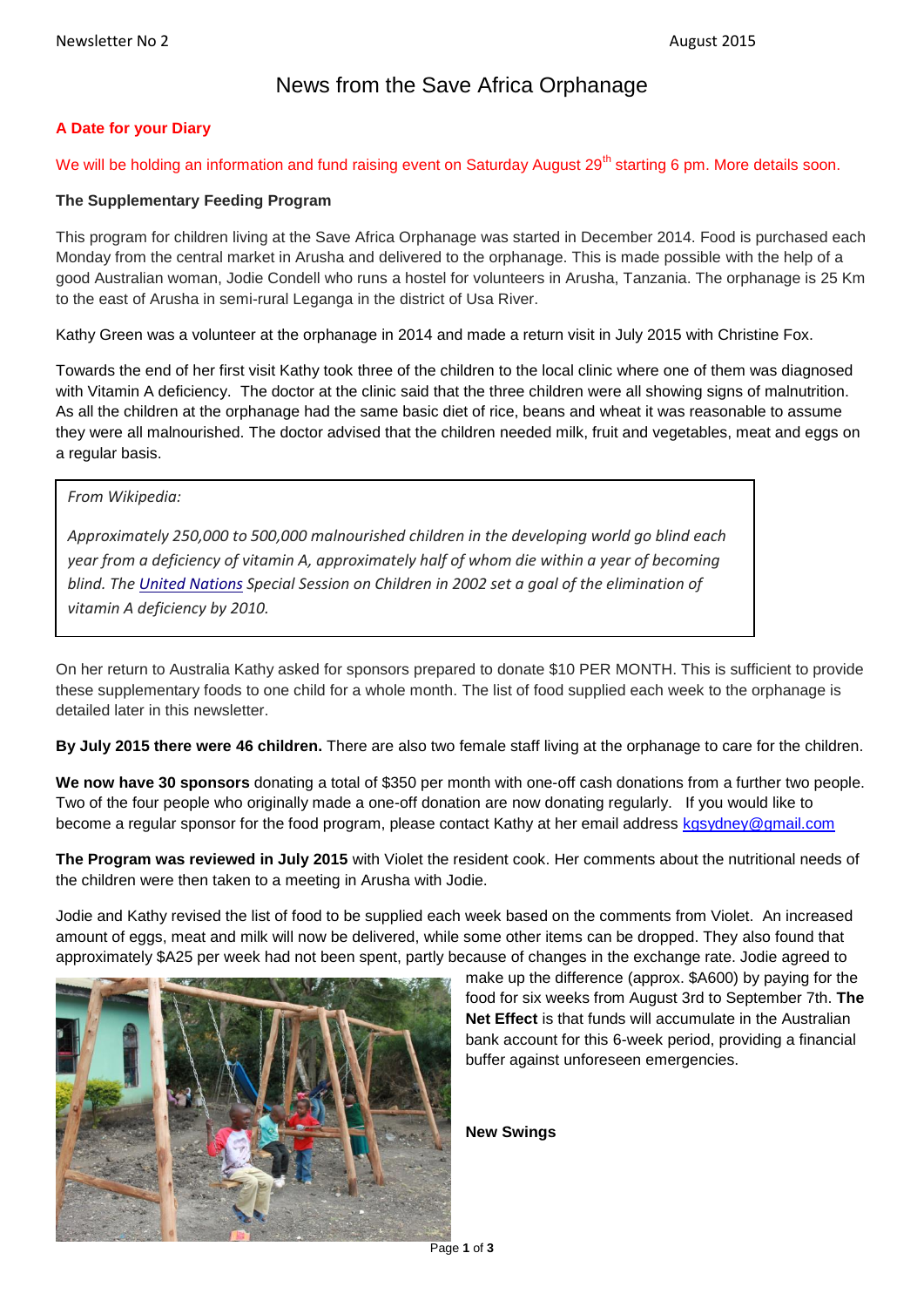With an increased number of children and an increased number of regular donors, the new list is costed at \$A110 per week or \$A440 in a four-week month.

|  | <b>Revised Weekly Supplementary Food List</b> |
|--|-----------------------------------------------|
|  |                                               |

| <b>Item</b>  | Unit          | Quantity       |
|--------------|---------------|----------------|
| Eggs         | Tray of 30    | 4              |
| <b>Beef</b>  | Κg            | 5              |
| Milk         | L             | 18             |
| Lentils      | Κq            | 5              |
| Carrots      | <b>Bucket</b> | 2              |
| Potatoes     | <b>Bucket</b> | $\overline{2}$ |
| Zuchini      | Tzs           | 3000           |
| Tomatoes     | <b>Bucket</b> |                |
| Green Pepper | <b>Bucket</b> | 0.5            |
| Papaya Large | Each          | 2              |
| Oranges      | Each          | 30             |

## **Other News From The Visit in July 2015**

**Your Donations Arrived Safely**. Kathy and Chris took about 30 Kgs of clothing, footwear, learning materials etc to Tanzania. The clothes were vacuum packed so more could be squeezed into the cases. All the shoes went into a backpack, and were carried on board as Kathy's hand luggage! We had great fun purchasing colourful bedsheets for the boys' dormitory using donated funds.

## **Changes at the Orphanage since last year**

The land at the rear of the Orphanage has now been paved to provide a **multipurpose play area**, donated by Danish volunteers. There children kick balls around, organise games, and work during school time in small groups with volunteers. Next to this area are **two sets of swings**, which are extremely popular. The old plastic slide is worn out and has been retired.

A really worthwhile initiative has been taken by a group of young US volunteers to pay for building **three outdoor toilets and a laundry**. They were still under construction when Kathy and Chris were there, but they are now complete except for the plumbing. Martha, a Canadian volunteer, set up a crowd funding website to raise the necessary money for tiling and plumbing. The target of \$US750 was achieved in less than a week!

**The number of children being sponsored** to attend primary school has increased rapidly. Eleven children have ongoing sponsorship at Amani, an English medium school nearby; six children have sponsorship at Haradali, an English medium day and boarding school. Five of these children attended Haradali last year (2014), but the sponsors never paid fees, and the Coordinator at the school had to ask the children to leave at the end of 2014. These children have now returned to the school with new sponsors who have committed to a period of seven years' sponsorship. It costs around \$600 a year for a child to attend an English medium private school such as Haradali or Amani.

Last month, a Danish couple and their friends organised for 22 of the children over seven years old, and who had never been to primary school, to enrol at Kilimani, a government school. These children will be taught in Kiswahili. It costs around \$100 a year for a child to attend a Kiswahili medium government primary school.

**Returning to School**